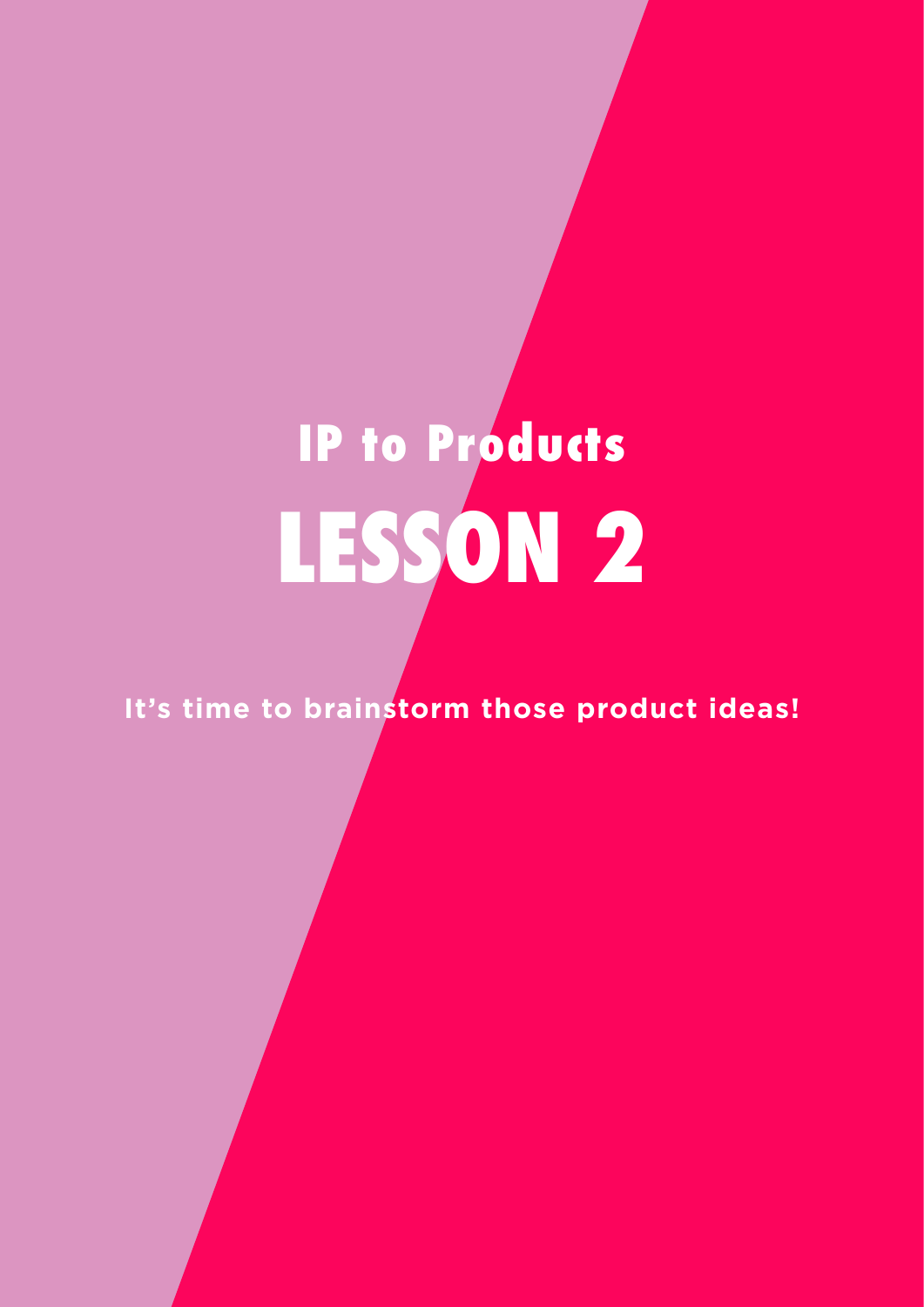#### **It's time to brainstorm all those Product ideas!**

**Last week you identified 5 great clients you would be happy to work with again and hopefully you also have a bunch of the challenges that they face or the problems they need to solve on your worksheets too. This week you are going to use that information as we start to brainstorm ideas for your products.**

A great product solves a problem that your client has and really great products can provide a full and remarkable solution to the situation that brings your client to your firm.

#### **There are 3 parts to our workbook this week-**

- 1. First we are going to look at some of the different uses of products in your firm
- 2. Next we are going to play with building a product method for one of the services you offer in your firm
- 3. And finally you are going to do a brain dump of ideas so that next week we can start to play with an MVP! (MVP= Minimum Viable Product aka a cheap and cheerful basic version of something so we can test the market before we spend thousands!)

#### **So let's get to it!**

### **PART 1–PRODUCTS – THE TYPES USES AND ALL THAT STUFF**

Products! When I use that word in the context of this program I am referring to something, that with some effort and thought, you can build once and it can be used over and over.

Products in services businesses are still a new thing. Some are easy to imaginebooks, webinars, online courses and the like are an easy to understand option for most law firms. But the real product gold will come when you focus on building a product out of your intangible legal solution using a series of predictable set of steps or stages that the user can work through. When you can develop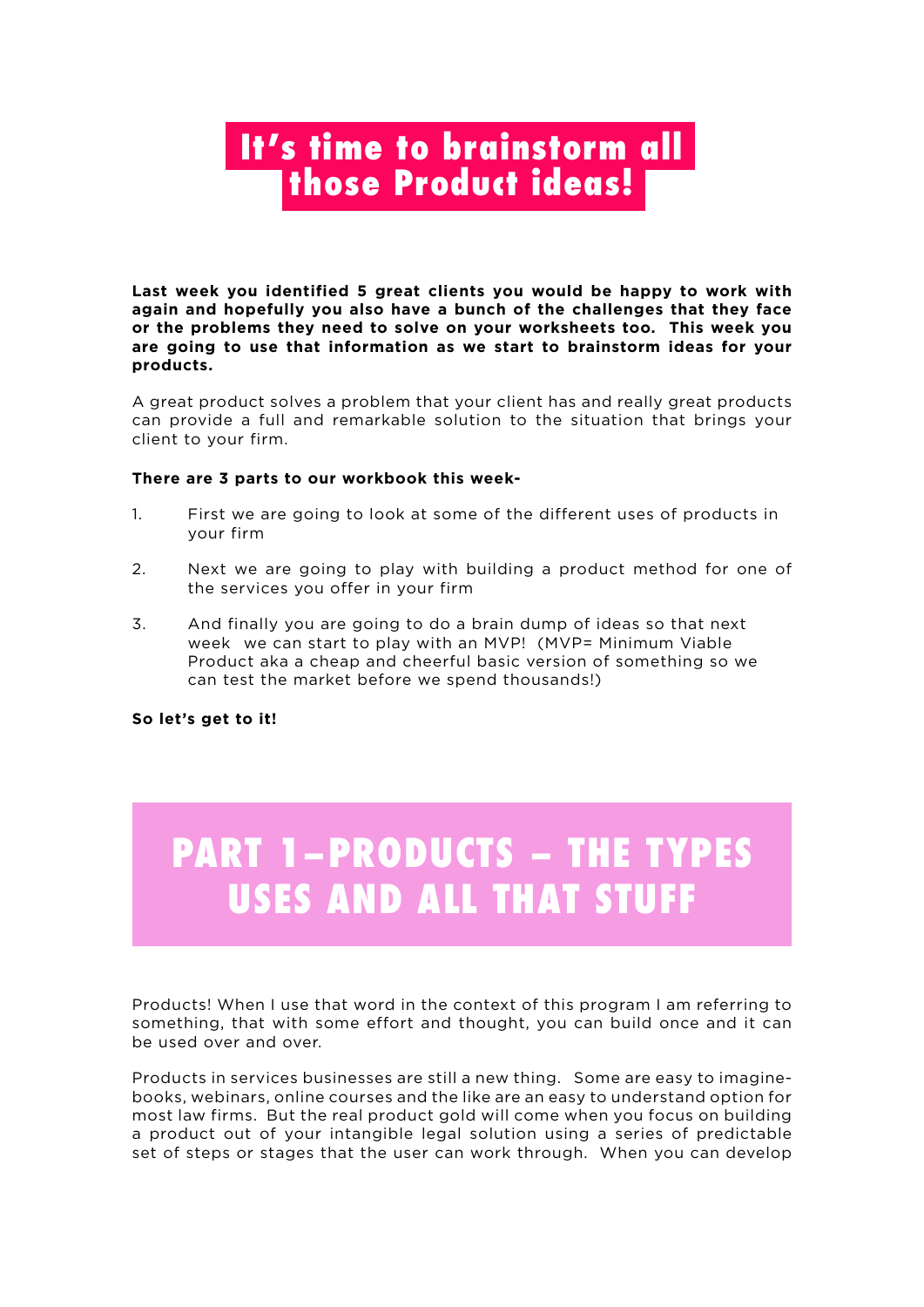a legal solution that can be applied on mass to produce a predictable result we start to have something unique, valuable and of course scalable that could really set your firm aside.

Products have many uses in your firm. Different types of products will work for different stages of your client journey.

Let me give you an example- Let's take Sandy, she is 39 years old and the mother to 2 kids. She and her husband separated about a month ago. They are still living together- it is not easy but neither of them want to go to Court and they are looking for ways to work to a settlement that prioritises their children. Sandy is a Doctor her husband Nick is an Accountant. They both live pretty busy lives.

Sandy is a pretty typical 'ideal client' of my firm Brisbane Family Law Centre. So much so that we have built a full product ecosystem just for her!



This is an overview of our product ecosystem and there are many macro and micro products along the way too. And you can see that we have different products that work for Sandy at the different stages of her experience of divorce and separation as well as having different product types to accommodate the different budgets and requirements of the many 'Sandy's' that come to our firm.

Your clients have different challenges or problems at different stages of their work with you. If you can drill down on those challenges (legal or not) that your clients are managing at the various stages of managing whatever problem they bring to your office, then you will have all the information you need to build products for the rest of eternity!

I want you to take one of the ideal client and problem sheets you filled in last week and have it with you as you complete the next part of the workbook. In the table below, take a few moments to try and put yourself in the shoes of your ideal client (make sure you insert their name and really try and remember/ imagine what was happening for them). In the middle row, fill in the different problems or challenges that you can identify your client was having at the different stages of their work with you. And in the bottom row get creative... imagine you have all the money and technical knowledge in the world- what could/ would/ should you create to solve the different challenges that your clients face at the different stages of their journey before, during and after their time with your firm.

If you are really brave you can complete the same exercise for each of those 5 clients you selected last week.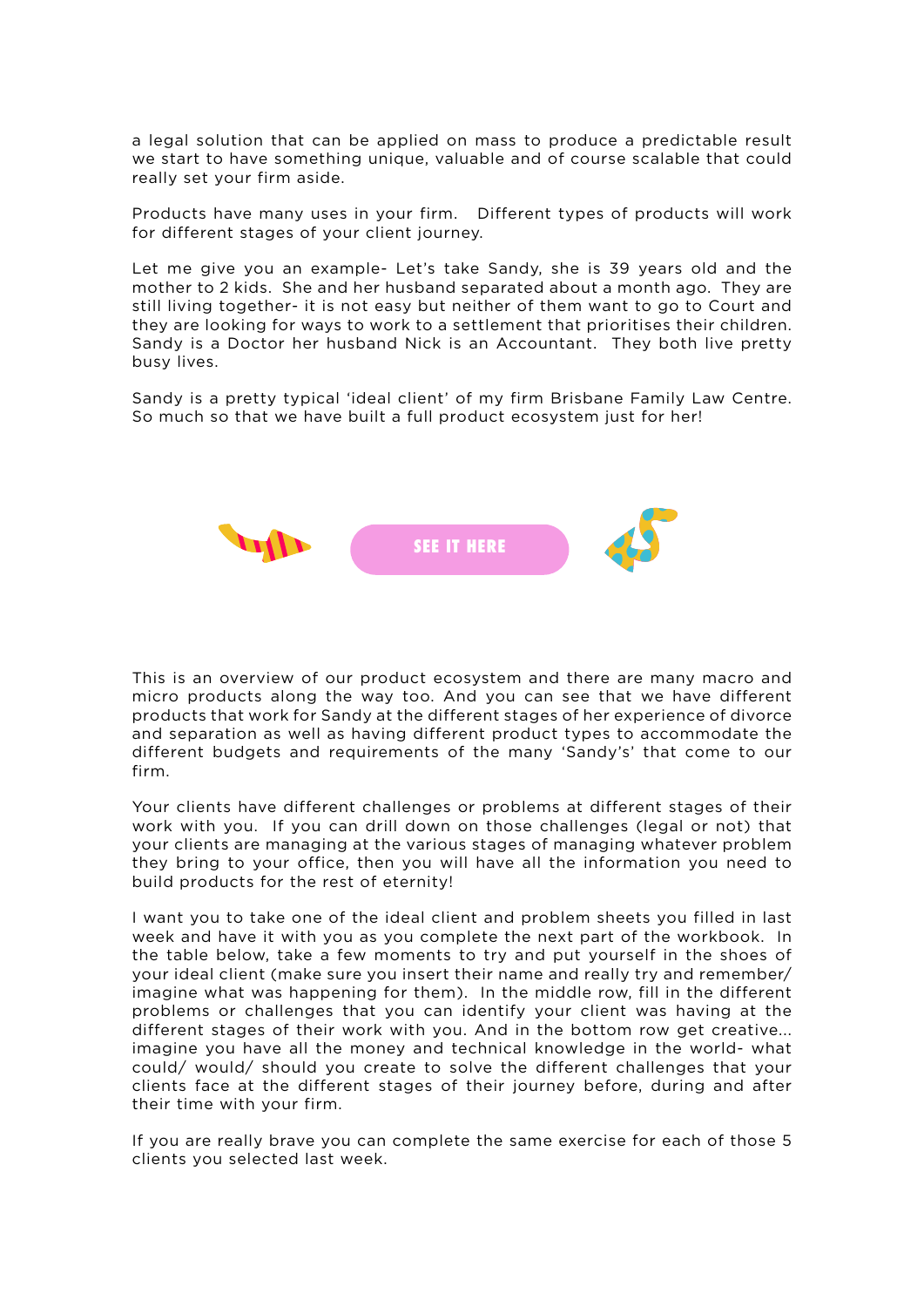### **TYPES OF PRODUCTS FOR MY IDEAL CLEINTS**

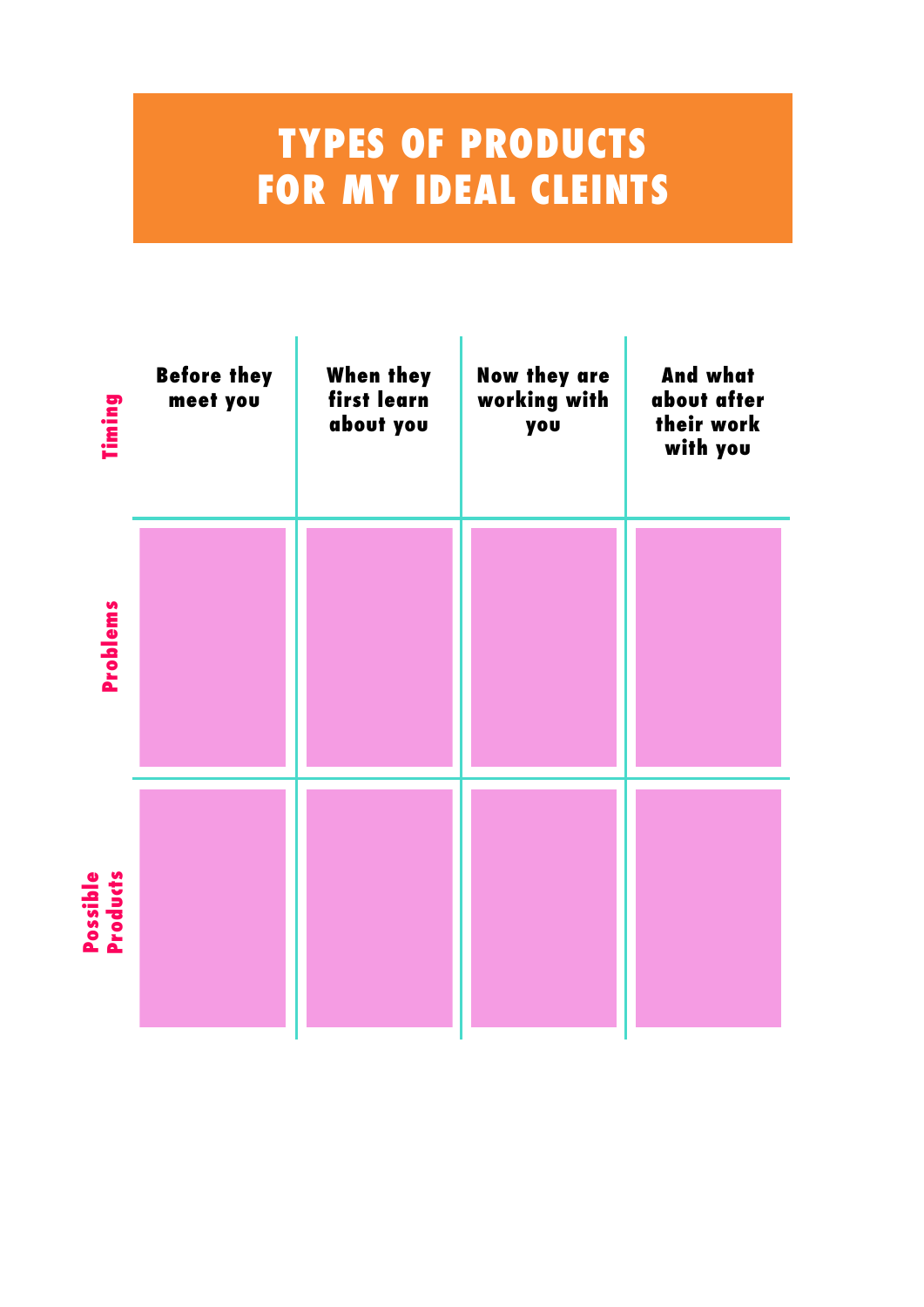#### **PART 2 – TAKING A SERVICE AND BUILDING A PRODUCT METHOD**

The exercise above has encouraged you to consider different products for different stages of your client journey. Next we are going to look more closely at the broader legal services you offer in your firm and see if we can't break those down into a predictable series of steps. This part is not easy and the first time I tried to do this for my firm it took me over 6 months of thinking, trying, working and re-working so many different versions, and I just reworked it all this year again too!

#### **So what is a product method?**

A product method is the steps you would take your client through as you solve their legal challenge. Let me take an example of a service we offer- as a family law firm a common legal issue we help our clients navigate is their financial settlement. Below is an example of a product method for a financial settlement in our firm.





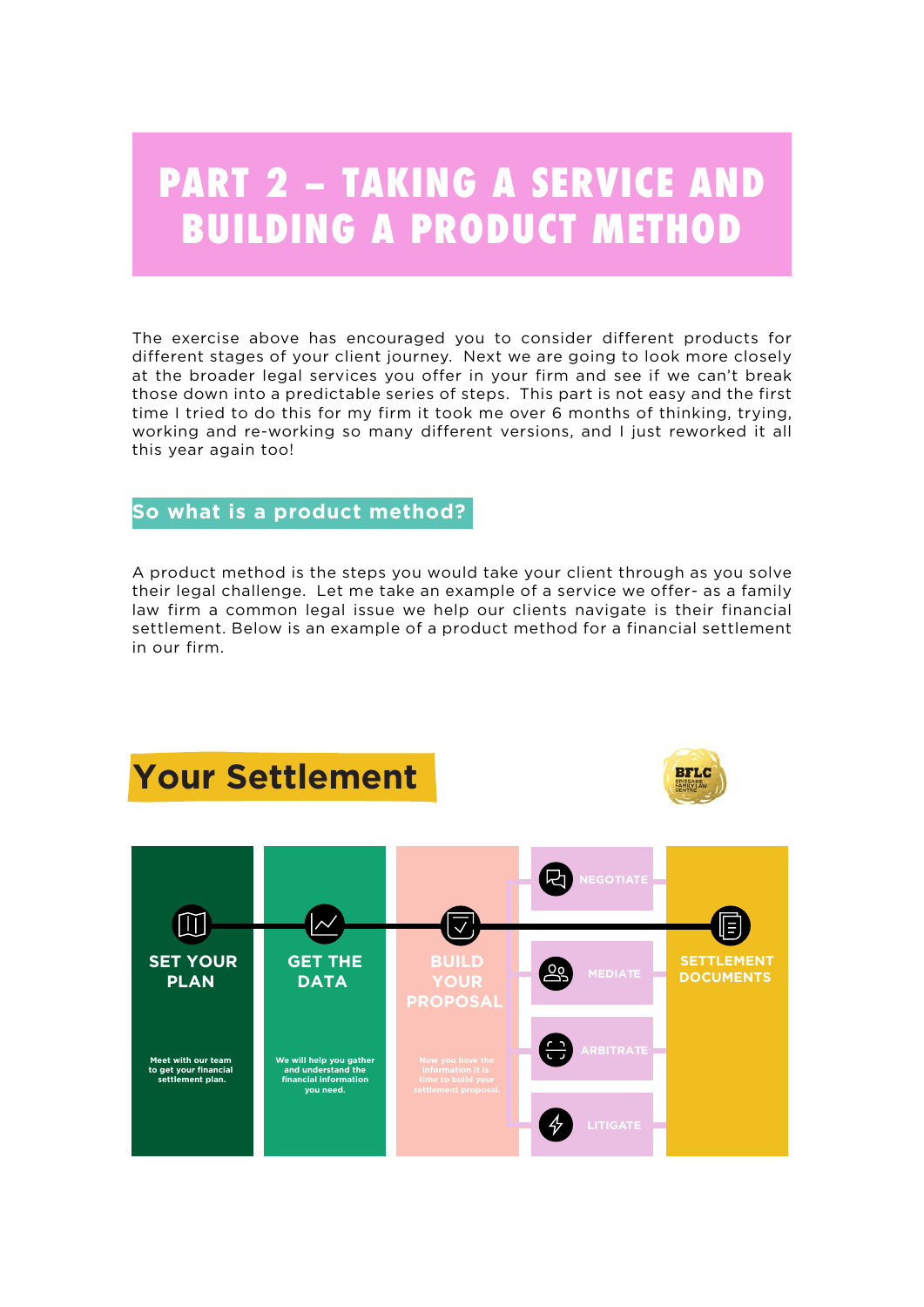It's time to have a go at thinking about the steps you take your clients through for the different services you provide. For example, if you help people buy a business, walk me through the steps you help them take from idea to bought (and then the bit afterward too if you can help there as well!) Just pick one of your service areas or a single legal issue for this activity as once you work one out, you can apply the same thinking to all the others!



**If you are getting stuck with this, don't worry just have a go and send me what you can and I can help you work it out in our live workshop this week.**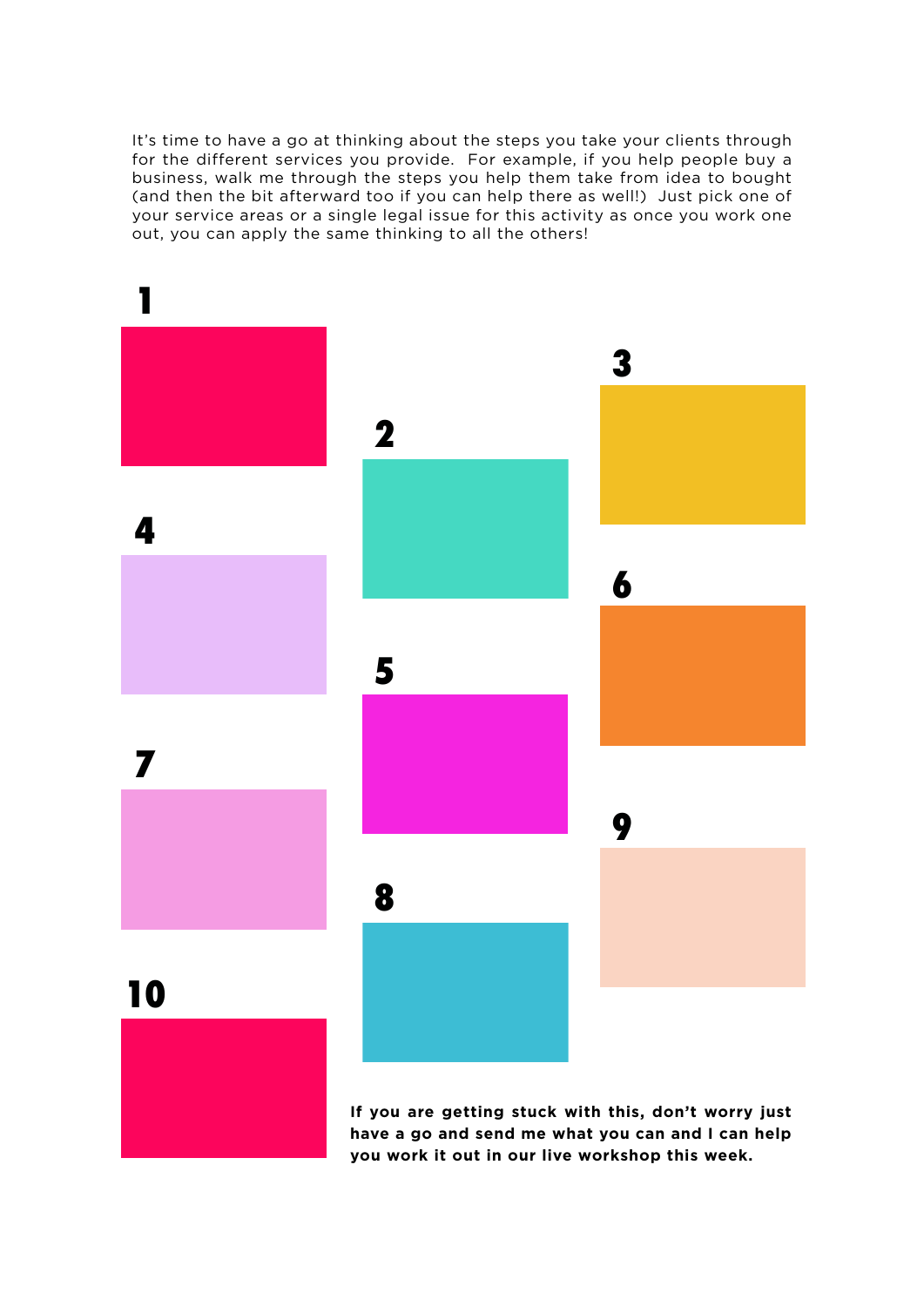### **PART 3 – IT'S TIME TO PLAY WITH A PRODUCT SOLUTION**

Using that product method you built above, it's time to have a go at turning that method into a real life product. To do this you need to call it something other than 'property settlement' for the divorce lawyers in the group! Come up with something fun (you can change it later) that will be the name for this product.

Now we need to turn that method into a full and complete solution that when all the pieces are done, enables you and your team to walk your client from now to then and solve their legal problem along the way!

How do we do this, well we dream- imagine that money, time and tech are no barrier, if you really could develop something that would offer your client's the 'most perfect' solution, what would that look like?

Using the steps in your product method above fill in the table below- firstly setting out the tasks that are needed by you and your client in each step and then brainstorming the different ways that you could do/ deliver that step so that it is as predictable as possible each time.

Here is a bit of an example to help you along...

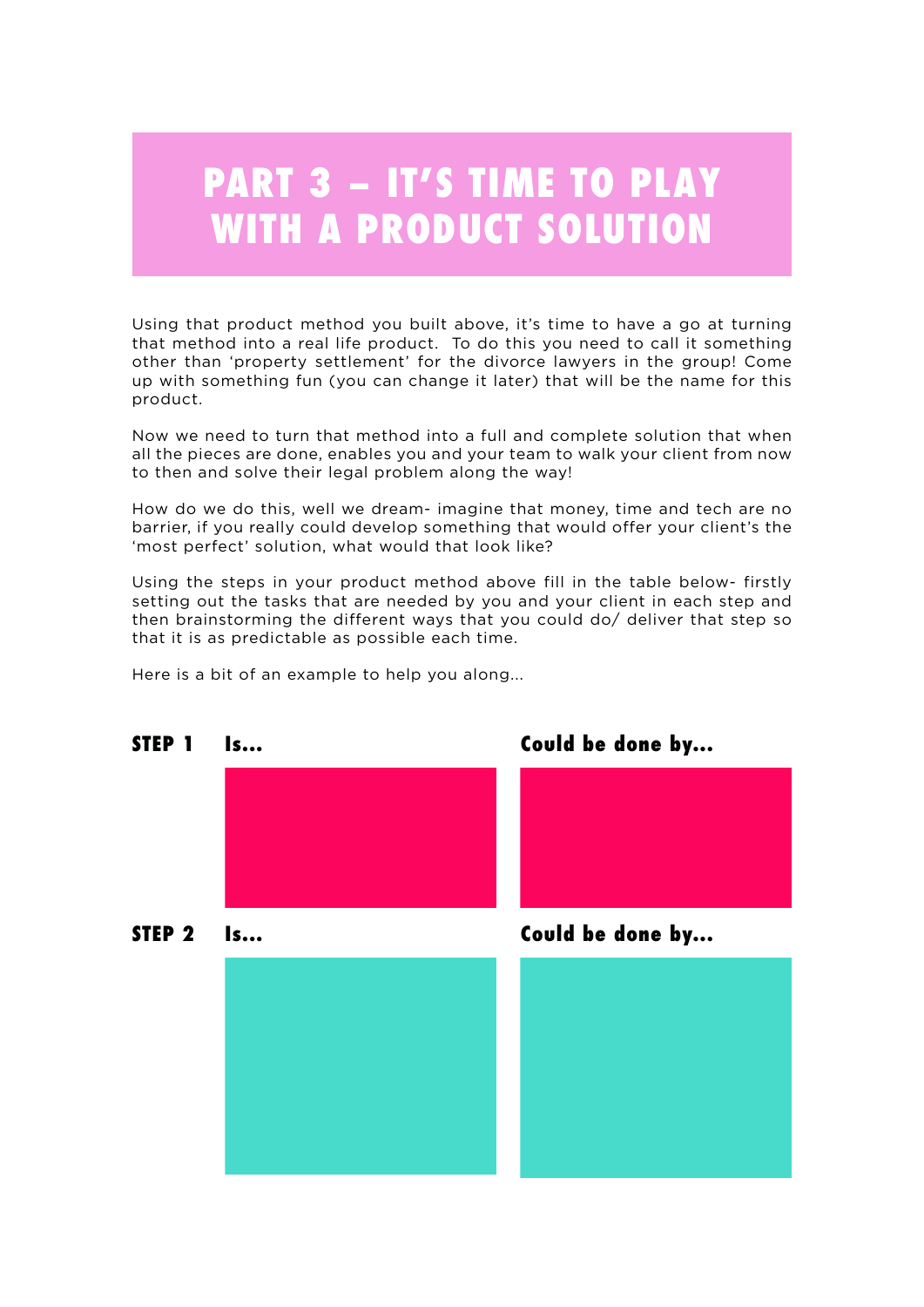| STEP 1            | $\mathsf{ls}$ | Could be done by |
|-------------------|---------------|------------------|
|                   |               |                  |
|                   |               |                  |
| STEP <sub>2</sub> | Is            | Could be done by |
|                   |               |                  |
| STEP 3            | ls            | Could be done by |
|                   |               |                  |
|                   |               |                  |
| STEP 4            | ls            | Could be done by |
|                   |               |                  |
|                   |               |                  |
| STEP 5            | Is            | Could be done by |
|                   |               |                  |
|                   |               |                  |
|                   |               |                  |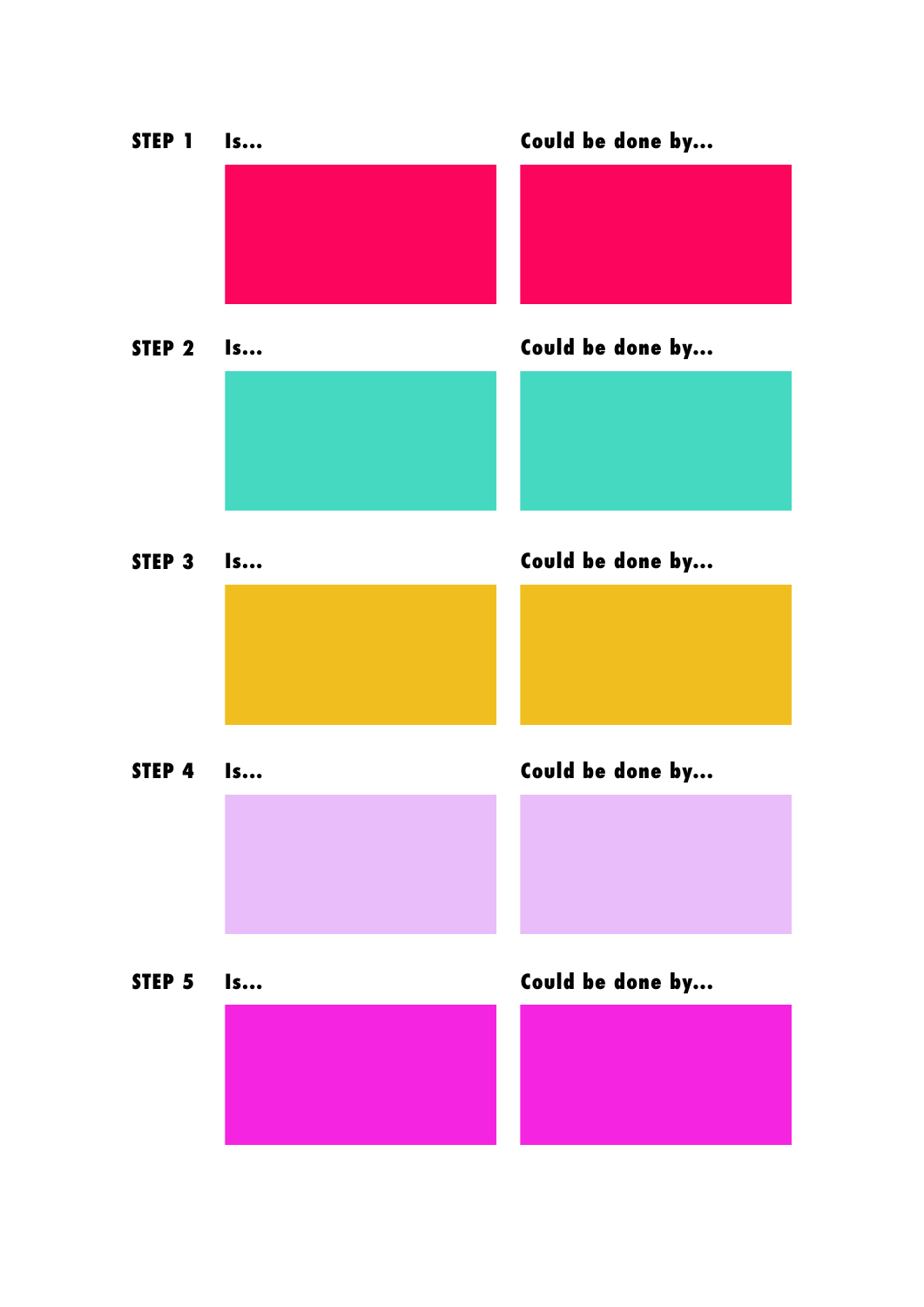**STEP 6 Is... STEP 7 Is... Could be done by... Could be done by... STEP 8 Is... STEP 10 Is... STEP 9 Is... Could be done by... Could be done by... Could be done by...**